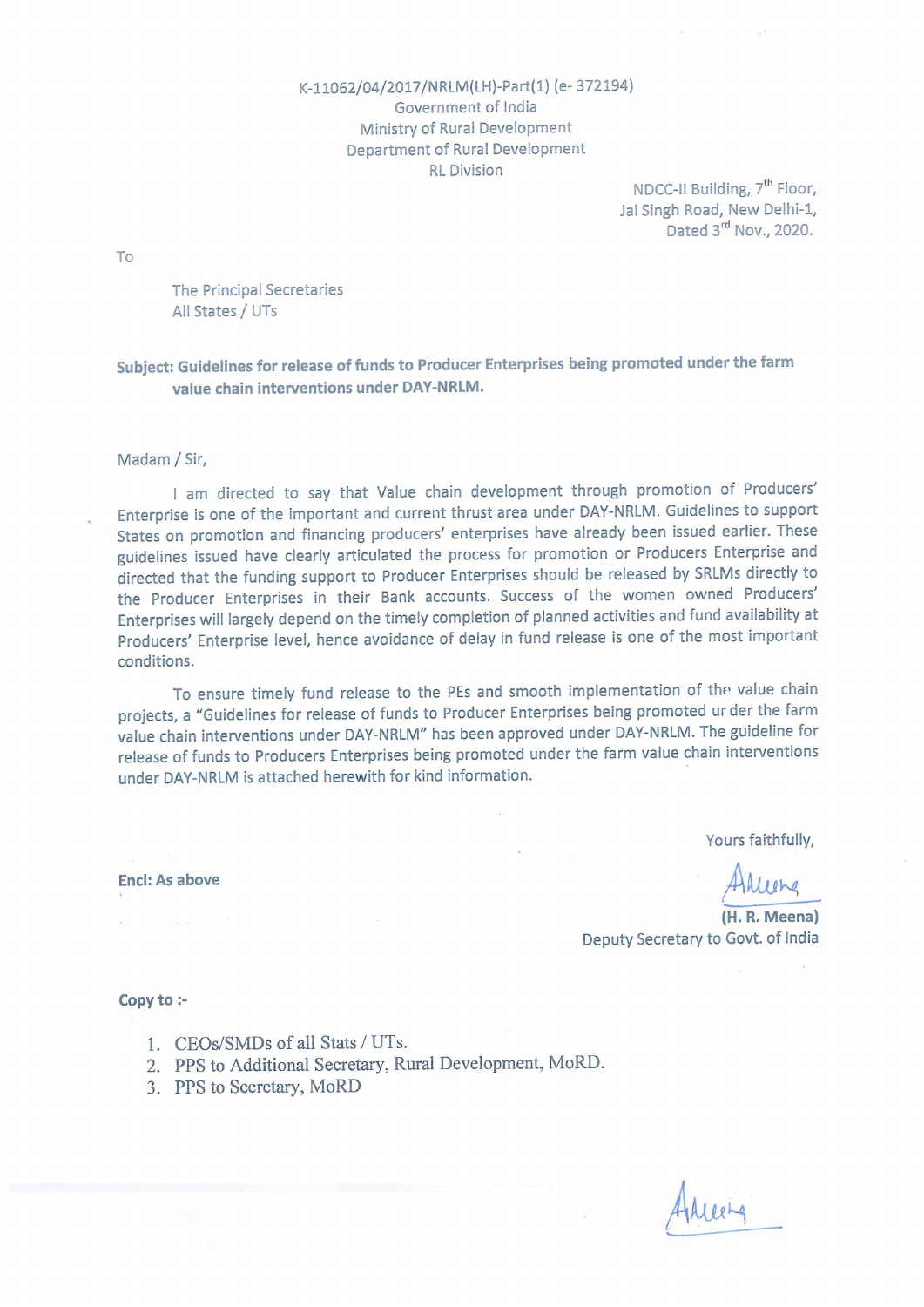## **Guidelines for release of funds to Producer Enterprises being promoted on the farm value chain interventions under DAY-NRLM.**

### **A. Background:**

Higher order economic activities through value chain development by promoting large sized women owned Producers Enterprises (PE) has been taken up under DAY-NRLM through project mode under different sub-components namely, NRLM - Innovation component, NRETP & MKSP – Value Chain. DAY-NRLM has issued the following two guidelines to facilitate SRLMs to promote Producer Enterprises (PE), i) Guidelines for promoting Producers Enterprise under NRLM and ii) Guidelines for financing Producers Collectives under DAY-NRLM.

These guidelines have clearly outlined the process of various activities to be taken up including training of BoD members, members and PE staff while initiating a Producer Enterprise.

### **i) Guidelines for promoting Producers Enterprises (PE) under DAY-NRLM:**

The guideline intends to build a common understanding on the purpose & benefit of promoting PEs, help formulating value chain development strategy and provide comprehensive guidance for promoting PEs that are sustainable, member-owned and member-controlled organizations.

The guideline elaborates the role of implementing agencies, i.e., SRLMs, identification of areas of intervention, formation of Producer Enterprise, business models/ operation/ risk/ principles/ structure of PEs. The guideline also clearly outlines the i) Organization structure with HR processes of the PE, ii) Governance of the PE mentioning the board structure (draft MoA annexed), sub-committees to handle the commodities and PE management, iii) Training and Capacity building activities mentioning the specific areas of training for the PE staff, Board of Director and members.

### **ii) Guidelines on financing producers' collectives:**

It outlines the structure of funding support to the PEs with specific components as well as the permissible activities, fund flow mechanism from SRLM to PEs, criteria to release fund to PE, procedure for procurement of equipment/machinery and services for value addition. The components for funding support to PE include i) Infrastructure for value addition, ii) Strengthening Producers Enterprise (IB/ CB cost), iii) Working Capital, iv) Human Resource and administrative costs and v) Support for transportation of goods procured from the members. This guideline also outlines the funding mechanism for Producer Group promotion and the important budget components for the same like working capital and infrastructure for PG.

The above guidelines issued have clearly articulated the process for promotion or Producers Enterprise and directed that the funding support to Producer Enterprises should be released by SRLMs directly to the Producer Enterprises in their Bank accounts without any delay. As success of these women owned enterprises will largely depend on the timely completion of planned activities and fund availability at Producers' Enterprise level, avoidance of delay in fund release is one of the most important conditions.

To ensure timely fund release to the PEs and smooth implementation of the project, this '**Guidelines for release of funds to Producer Enterprises being promoted on the farm value chain interventions under DAY-NRLM**' are being issued.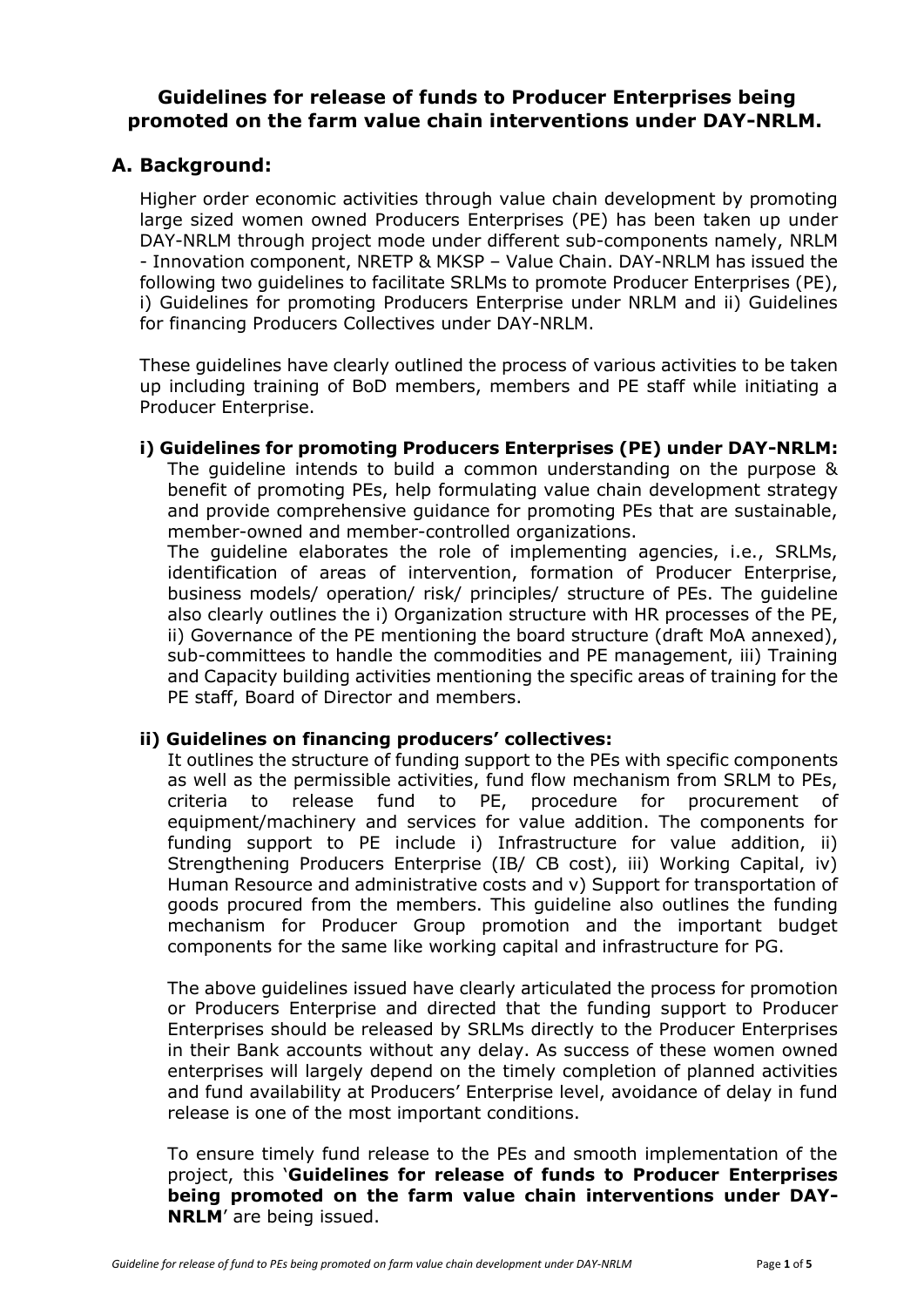# **B. Project Sanction Procedure**

SRLM as Project Implementing Agency will submit value chain development project proposals to the Ministry for promotion of producers' enterprises in specific business plan template prescribed under different components guidelines of DAY-NRLM such as NRLM – Innovation Fund, NRETP and MKSP – Value Chain. The State Rural Livelihoods Missions (SRLM) as Project Implementing agency (PIA) will undertake proposal development and subsequent facilitation of the project roll-out.

**Desk Appraisal:** The proposal submitted by the SRLMs would be appraised by a team of experts having thorough understanding of value chain interventions including business models and commodity markets. The expert team comprises of Farm Livelihoods team of DAY-NRLM handling value chain development interventions and National Resource Persons empanelled by NIRD&PR having expertise on value chain development. The proposals are evaluated against prescribed appraisal criteria and scored accordingly. In case the proposal is not found to be suitable to be taken to the pre-EC stage, the SRLM would re-work the proposal based on the comments.

**Pre-Empowered Committee:** The proposals found suitable under desk appraisal process are then subject to evaluation by the Pre-Empowered Committee (pre-EC) chaired by the Mission Director, NRLM. The Projects submitted would be examined and considered by the Pre-EC before it is submitted to the Empowered committee for its recommendation.

**Empowered Committee (EC):** Once the project proposal and the budget have been examined in the Pre-EC meeting and found suitable, the proposals are put forth for consideration and approval by the Empowered Committee chaired by Secretary, RD. If the project is approved by EC, fund will be released to SRLM.

### **C. Preparedness**

The SRLMs have to ensure the followings after the project proposal is approved by the Empowered Committee (EC):

- 1. The Technical Support Agency (TSA) for the project implementation needs to be onboarded within two months of the approval of the project.
- 2. The DPR of the Producers Enterprise shall include the scheduling of fund requirement on six-monthly basis and the procurement plan for goods/services with timeline.
- 3. State has to ensure timely release of matching State share for the sanctioned project.
- 4. The accounts of producers' enterprise shall be maintained in any Accounting Software Package suitable for this purpose.
- 5. The PE shall ensure proper maintenance of accounting books, records, documents and other evidence relating to the project, adequate to show, without limitation, all costs incurred from the grant for the project and the overall progress of the project.
- 6. The PE shall have separate Bank account specifically assigned for receipt of Grant from SRLM.
- 7. A Producers' Enterprise is promoted as an independent producer owned organization and SRLM shall not issue any such directives/orders which violates the autonomy of the Producers' Enterprise.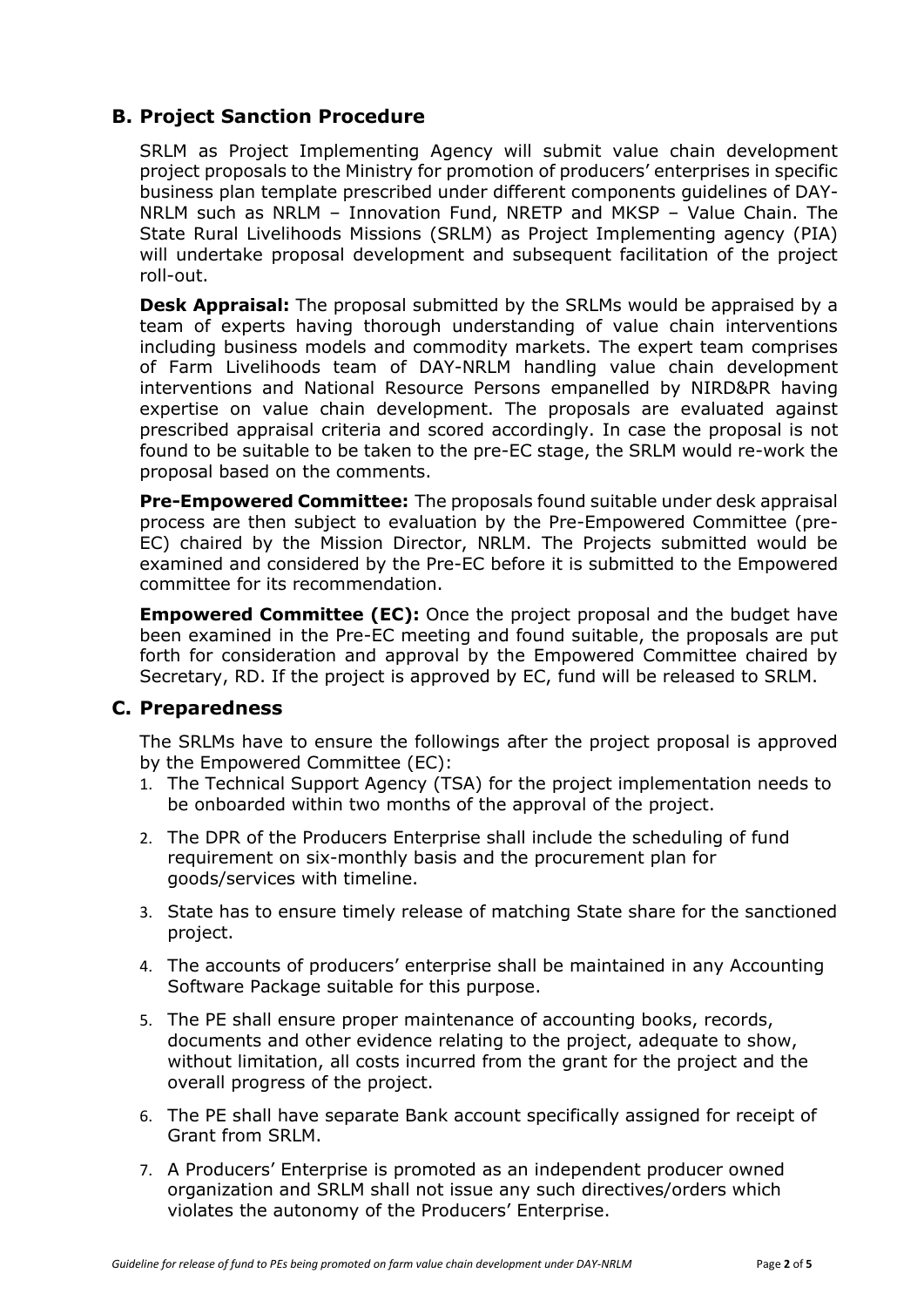- 8. State to extend all necessary support and guidance for timely completion of the procurement of goods/services by the Producers' Enterprise and recruitment of human resources as per the approved DPR. SRLM and/or project-based TSA, if engaged may support the PE, in case of requirement. The primary responsibility of procurement of goods and services as well as recruitment of staff will be with the PE under direct oversight of TSA.
- 9. CEO, ZP and DMMU, SRLM, shall play a strong role in creating a conducive environment for implementation of project by supporting the Producers Enterprise in the following areas:
	- a. Mobilization of small and marginal farmers in the fold of PE.
	- b. Form more SHGs to include eligible non-SHG households, who are members of Producers Enterprise.
	- c. Arrange for financial support through CIF/Govt schemes and/or Bank linkages to SHG members for milch animal induction or any such asset acquisition activity.
	- d. Coordinate with line departments for convergence.

## **D. Fund Release Mechanism**

- 1. A grant letter needs to be issued to the Producers Enterprise (PE) clearly mentioning all funding conditions applicable under DAY-NRLM. A draft grant letter is at **Annexure – I**
- 2. The first two tranches of the first instalment should be released to PE along with the State share as soon as the fund is received from NRLM, so that field level work can start without delay.
- 3. Subsequently, based on the six-monthly fund requirement, the State shall prepare a PE wise fund allocation plan and release fund directly to the PE's account against the request after the recommendation the Project management committee. Fund should be released to PE based on the annual action plan prepared by the PE and approved by Project management Committee (PMC) set up to oversee the project implementation chaired by State Mission Director.
- 4. The PE should submit request for fund requirement to the SRLM bi-annually based on approved annual plan. The request for release of funds by the Producers Enterprise shall be sought with fund utilization certificate for the previous advance(s) & the physical progress report thereof. The PE can submit their fund requirement request to SRLM after utilizing 60% of the previous installment(s), even before six months. The fund should be released to PE within one month of the receipt of the request from PE.
- 5. In case of delay/shortfall, SRLM should ensure release of an advance payment to PE immediately which is equivalent to the fund requirements for activities to be performed in coming 2 months by the PE.
- 6. State should ensure that the PE's accounts are audited as per regulatory provisions of the appropriate laws and completed in time.
- 7. Internal Auditors shall be appointed by the PE's which is mandatory as per Company Act for a registered company, who will conduct the audit on a monthly basis and submit the audit report regularly. An indicative note on the Terms of Reference and scope is at **Annexure II.**
- 8. PE should have a purchase manual as a SoP to take up purchase of goods and services in the PE. While preparing the purchase manual, the PE may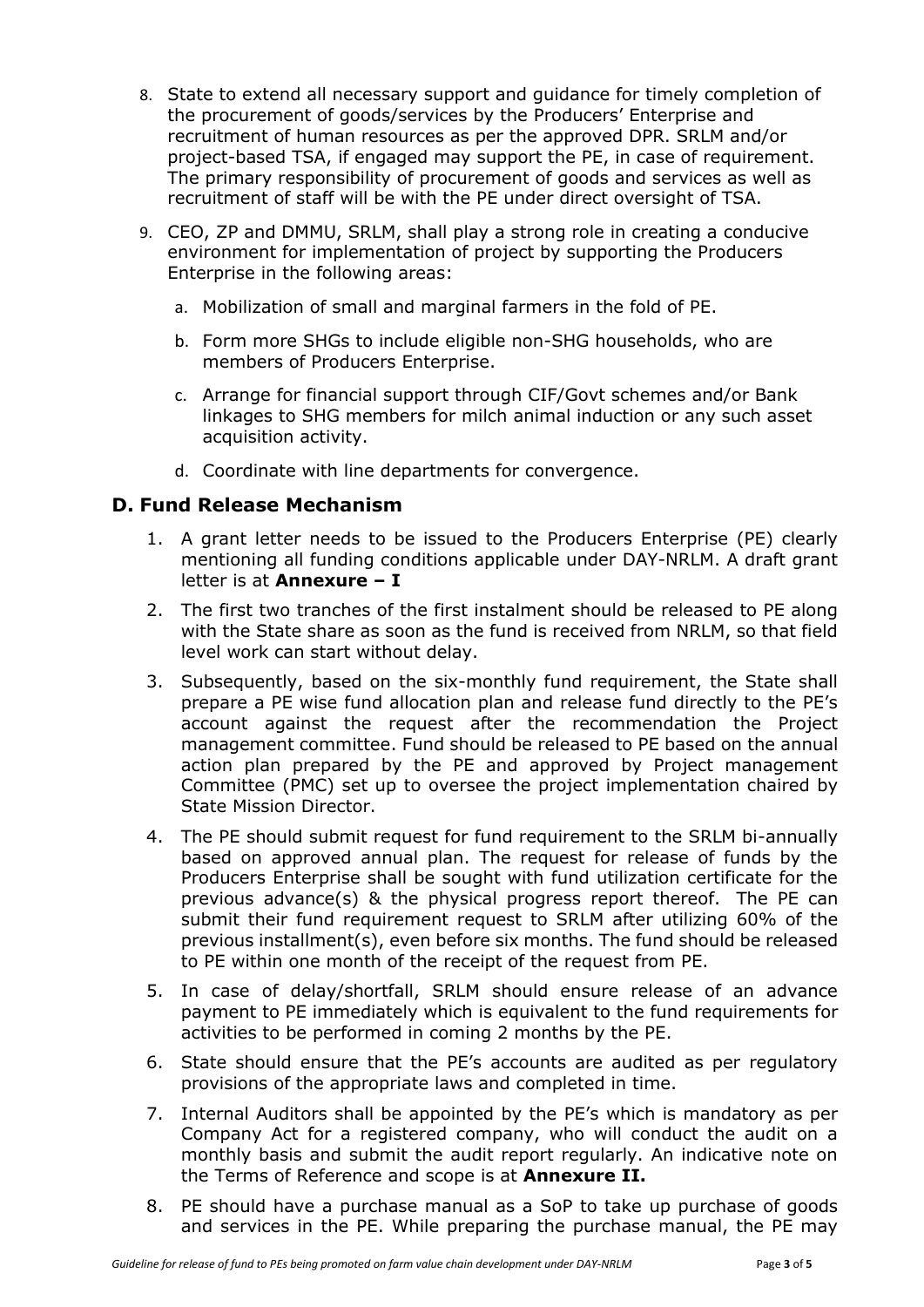refer NRETP procurement manual for guidance, though necessary care should be taken to ensure that purchase manual thus prepared is duly approved by the BoD of the PE.

- 9. Submission of Audited fund Utilization certificate (FUC)/report will be Quarterly. If the audited FUC submission is not obtained at the time of seeking advance by the PE, then unaudited FUC shall be submitted till the previous month along with necessary recommendation from TSA while seeking subsequent fund advances. The producers' company should submit the audited FUC for each Quarter that shall be submitted within 20 days after completion of Quarter whereas for the Year ending March, the audited FUC shall be submitted within 60 days after completion.
- 10. It should be the endeavor of the State to ensure Producer Enterprise shall continue their operations seamlessly, thus observations by the auditors should be complied with, at the earliest with the support of Technical Support Agency. The funds will be withheld only if material observations have not been complied with, in support of which a revised audited report would be given not later than six months (Except for force majeure) from the date of the previous audit report.
- 11. SRLM shall be entitled to conduct an audit of project, within a month of the SRLMs' audit notification as mutually agreed with PEs. The Terms of Reference of the audit will be shared with PEs at least one month before the Audit.

## **E. E. Training and Capacity Building for Producers Enterprise:**

Training and capacity building is a critical aspect in promotion of the Producers' Enterprise. A robust training plan should be prepared by the SRLM to ensure that the all levels of staff are prepared for the implementation. The trainings to the Producers' Enterprises' staff, board of directors and the spearhead team are the responsibility of the SRLM.

- 1. **Training of Producers Enterprise staff:** The Staff of the Producer Enterprise must be taken through various training programs as and when required. The trainings may cover the following topics –
	- a. Empowering Grassroots Members
	- b. Strengthening Governance and Leadership
	- c. Supporting Effective Market Research
	- d. Strengthening Business Management
	- e. Supporting Improved Production
	- f. Supporting Appropriate PE Structures
	- g. Facilitating Trade Linkages
	- h. Facilitating Access to Market Services
	- i. Business understanding and judgement
	- j. Negotiation skills and confidence
	- k. Market information
	- l. Legal/ statutory compliance
	- m. Leadership and Management skills
	- n. Business understanding
	- o. Motivation, integrity and dedication
	- p. Participatory governance processes
	- q. Technical Capacity (value addition, quality, post-harvest, pre and post production)
	- r. Business and market literacy
	- s. Basic management and accounting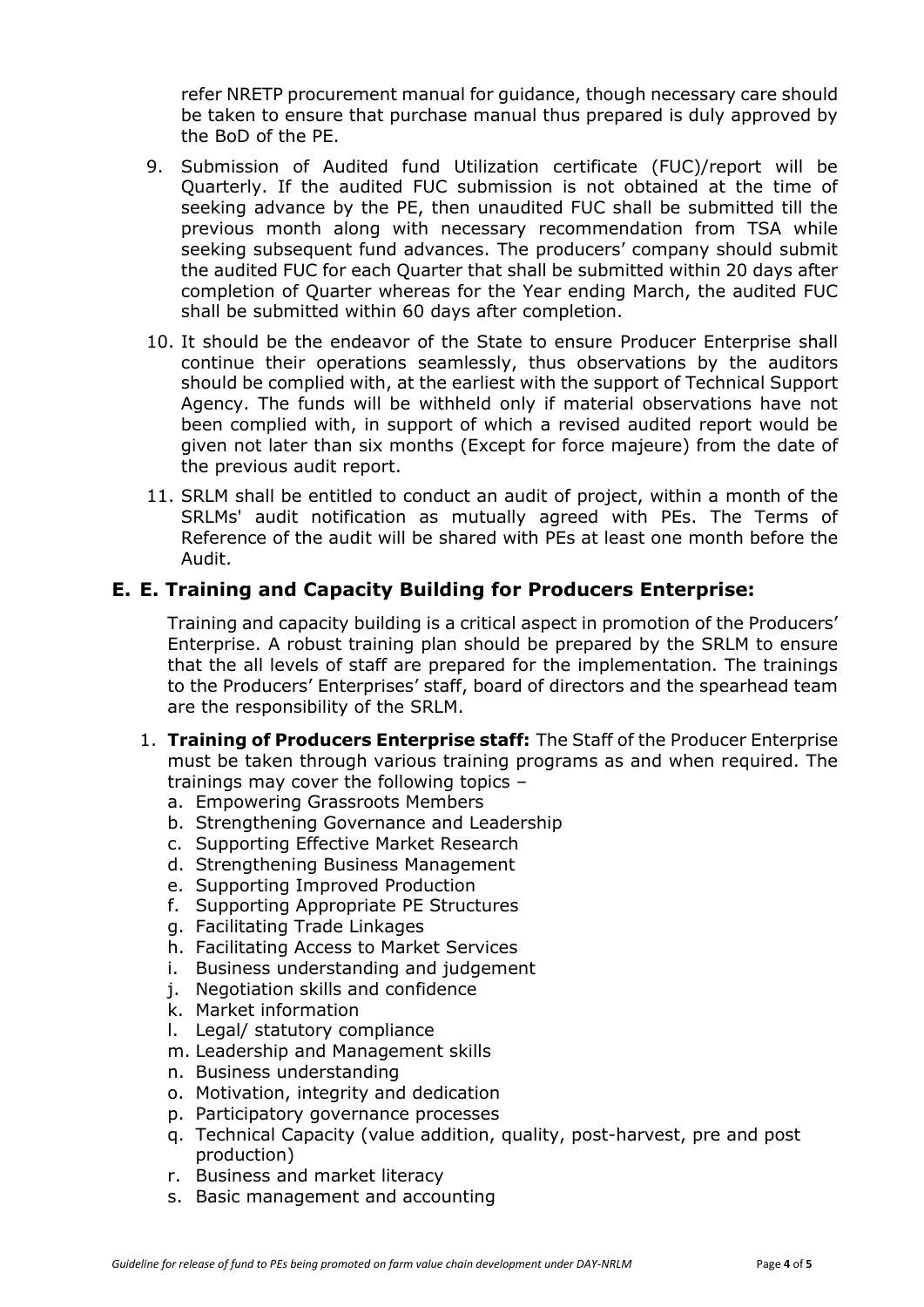- t. Formal structures and rules These define members' rights and the formal systems of decision- making and control, such as voting rights.
- u. Motivation and trust If individual members do not trust the PO's decision-making process or they are not satisfied with the benefits they receive from the PE they may become disillusioned and withdraw from active involvement in the PE.

**2. Training of Board of Directors of the Enterprise.** The Board of Directors have to be taken through trainings at regular intervals to build their capacity for good governance and decision making. Following are the main areas of leadership capacity building that needs to be conducted:

- a. Leadership and Management skills
- b. Business understanding
- c. Motivation, integrity and dedication
- d. Participatory governance processes
- e. Business and market literacy and strategy

**3. Training to members:** The following trainings should be conducted for the members of the PE. The responsibility of the training of the members lies with the PE.

- a. Technical Capacity (value addition, quality, post-harvest, pre and post production)
- b. Business and market literacy
- c. Basic management and accounting
- d. Formal structures and rules These define members' rights and the formal systems of decision- making and control, such as voting rights.
- e. Motivation and trust If individual members do not trust the PE's decisionmaking process or they are not satisfied with the benefits they receive from the PE they may become disillusioned and withdraw from active involvement in the PE.

## **F. Monitoring:**

- 1. A Project Management Committee (PMC) set up at the State level shall have overall responsibility of review, monitoring and evaluation of the project and support the producer companies in effective implementation of the project. The PMC should meet at least once in a month.
- 2. The committee shall comprise the following members
	- a. State Mission Director, SRLM- Chair
	- b. Nominated Member of NRLM
	- c. Nominated Member of TSA
	- d. Chief Executive of supported Producer Company
	- e. SPM Livelihood/Livestock Convener
	- f. Head Finance, SRLM
- 3. The responsibility of the Project Management Committee (PMC) should not be delegated/sub delegated in whatsoever manner to district administration.
- 4. The Project Management Committee should review the progress on financial, physical & procurement of goods/services of each Producer Enterprise

\*\*\*\*\*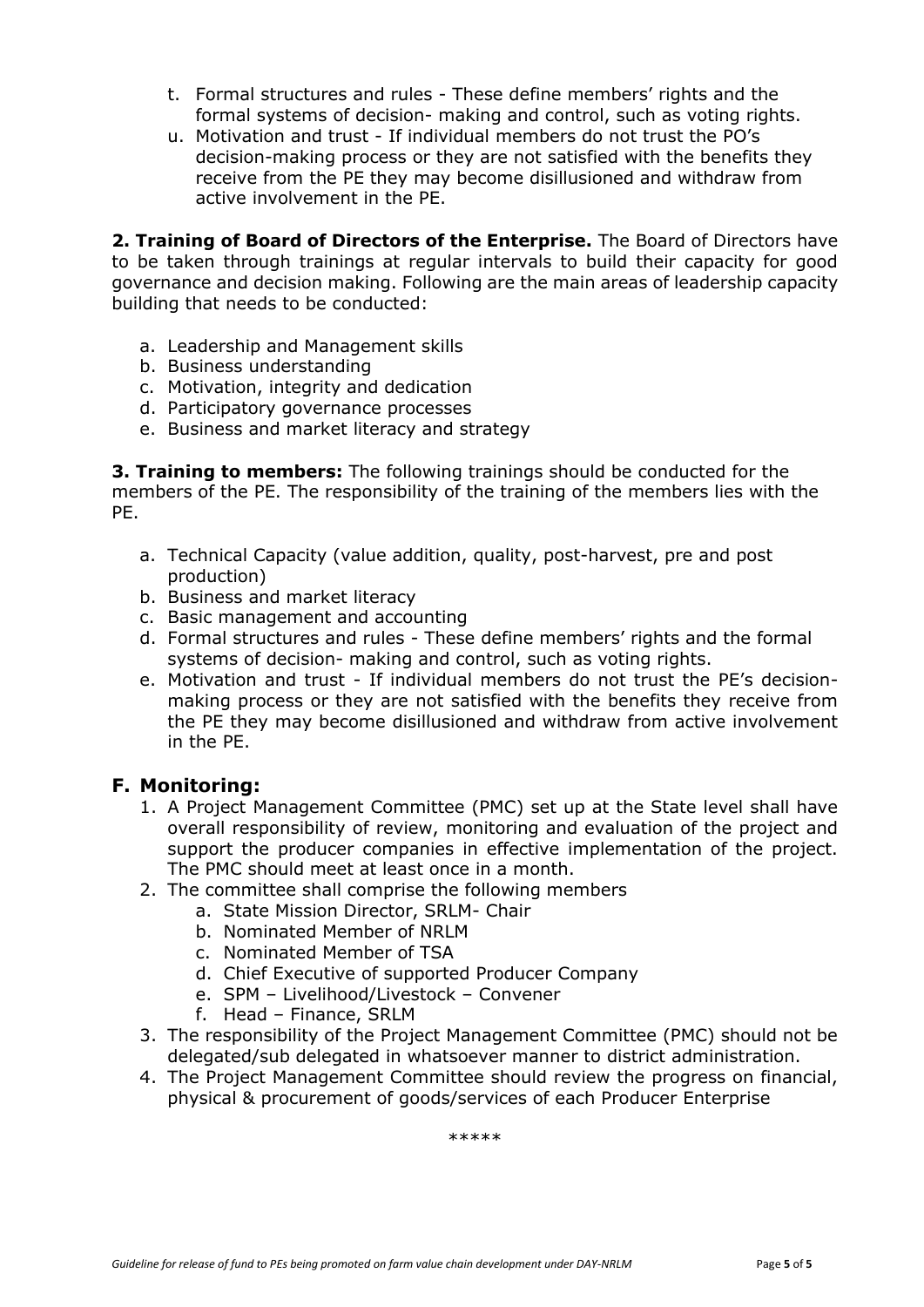## **Annexure – I Grant Letter Template**

To

| Chief Executive, |
|------------------|
|                  |
| Address          |

#### **Subject: Sanction for an amount of Rs…………………. lakhs to fund the producer enterprise under a project named "…………………………………." to be implemented from ……………… to ……………………**

#### **Dear Madam / Sir,**

| $\mathbf{u}$                              |  |  |  |  |  |  |  |  |  |  |  |
|-------------------------------------------|--|--|--|--|--|--|--|--|--|--|--|
|                                           |  |  |  |  |  |  |  |  |  |  |  |
| made subject to the following conditions: |  |  |  |  |  |  |  |  |  |  |  |

#### **1. Head wise amount of fund approved:**

| Sr. | Head                                           | <b>Amount (in lakh Rupees)</b> |
|-----|------------------------------------------------|--------------------------------|
| 1.  | Infrastructure support for value addition      |                                |
| 2.  | Cost towards Strengthening Producer Enterprise |                                |
| 3.  | <b>Working Capital</b>                         |                                |
| 4.  | <b>Management Support</b>                      |                                |
|     | <b>Total</b>                                   |                                |

*2.* **Support from TSA** *PC should take support from the TSA appointed. SRLM may list down the support to be taken by PC from TSA.*

#### **3. Disbursement of Grant**

- a) Fund will be released directly to the bank account of the PE based on the approved project budget with an intimation to the Technical Support Agency.
- b) The PE may request for fund requirement to the SRLM on a six-monthly basis and on the Annual Plan approved by the PMC. The request by the Producer Enterprise shall be submitted along with **fund utilization certificate (FUC)** for the previous advance & the physical progress report thereof.
- c) The PE may submit their fund requirement request before six months after utilizing 60% of the previous instalment. The fund would be released to PE within one month of the receipt of the request from the PE.
- d) If the audited FUC submission is not due at the time of seeking advance, then unaudited FUC shall be submitted till the previous month along with necessary recommendation from Technical Support Agency (TSA) while seeking subsequent advance.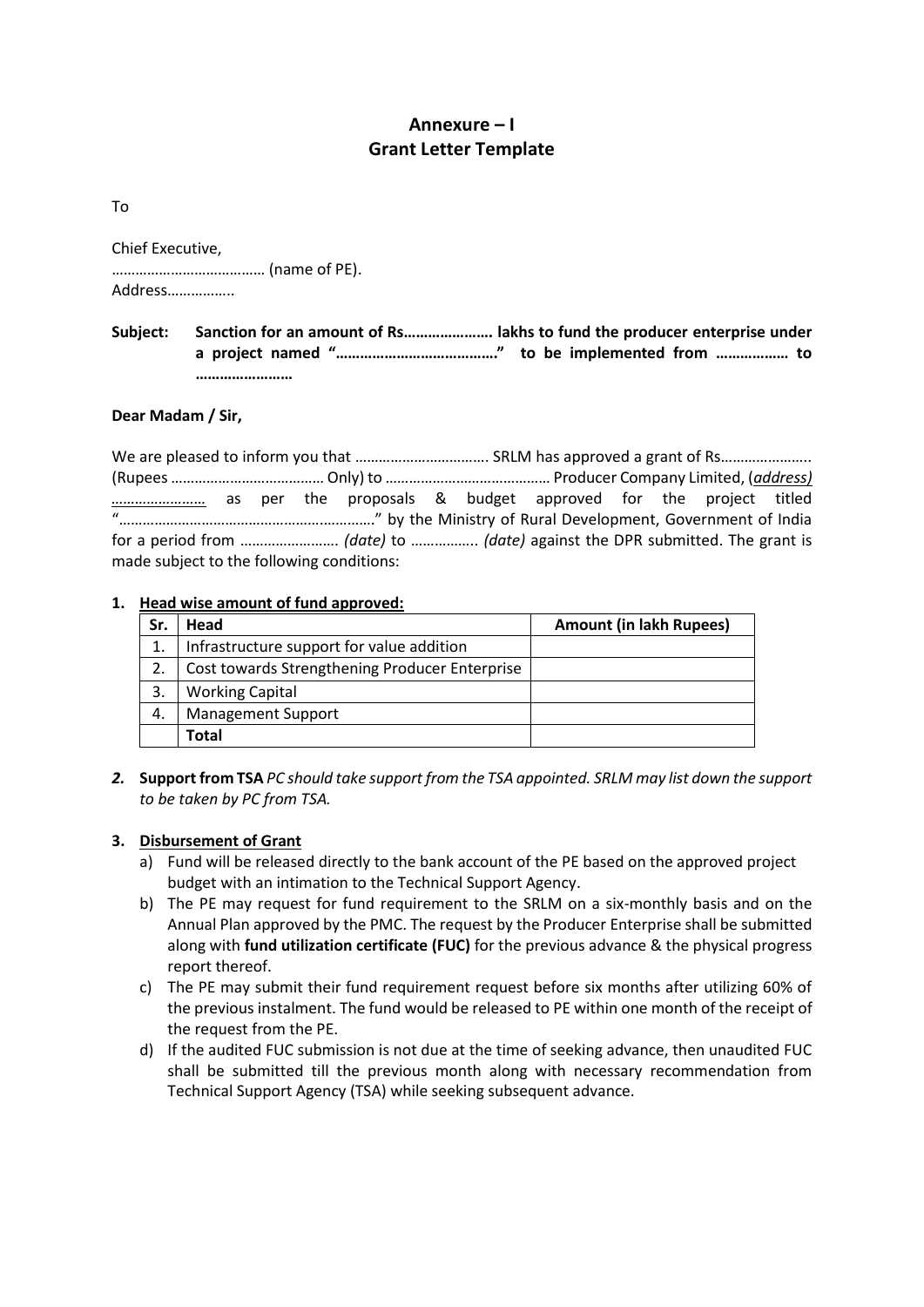#### **4. Utilization of Funds**

- a) Fund will be released subject to a satisfactory review of the performance by PMC (Project Management Committee) as envisaged in the DPR and utilisation of funds. Every Fund release to the Producer Enterprise would be based on the recommendations from TSA.
- b) Funds from Other sources should not be used for the specific line items specified in the Project Budget unless prior approval is taken from the SRLM.
- c) Neither SRLM nor any of its office bearers will be made a party to any adversities caused to Producer Company or its employees/ representatives in any form or manner, financial or otherwise, as a result of actions undertaken by others over which SRLM has no say.
- d) PC should have adequate/appropriate Accounting/Financial systems and Procedures and should Maintain proper books of accounts to track the expenditure.
- e) Interest accrued on the grant fund should be reported to SRLM in the QPR and Fund Utilisation Certificate.
- f) Unutilized fund after closure of the project may be returned to SRLM.

#### **5. Reporting**

- **a) Annual Work Plan (AWP):** The Annual Work Plans will be submitted in the format decided mutually. Fund should be released to PE based on the annual work plan prepared by the PC and approved by Project management Committee (PMC) set up to oversee the project implementation chaired by State Mission Director.
- **b) Quarterly Progress Reports:** quarterly reporting of the progress should consist of followings:
	- i. **Quarterly Progress Report (QPR)**: This report should be submitted within 20 days of completion of the quarter to SRLM providing a description of activities undertaken / completed during the quarter, as per the AWP, as per the format prescribed by SRLM
	- ii. **Utilisation Certificate (UC):** An audited Fund Utilisation Certificate (FUC) in the format prescribed by SRLM should be submitted within 20 days of the end of each quarter to SRLM. *Note: Quarterly periods shall be calculated from the beginning of April 1st and ending March 31st of the relevant year.*
- **c) Annual Progress Report** should be submitted yearly within 30 days of completion of the financial year, to SRLM, providing a detailed description of progress made in the project, as well as specific progress in project activities against the AWP, as per the format prescribed.

#### **d) Audited Statement of Accounts:**

- **i.** A consolidated annual audited statement of accounts of Producer Enterprise including a separate schedule regarding the project supported by SRLM should be submitted in the format prescribed by SRLM *within 15 days* from the approval of financials in Annual General Meeting.
- **ii.** Grant received from SRLM should be treated as an Earmarked Fund. Only the revenue grant utilized during the year should be routed through Profit & Loss statement. The balance unutilized advance at the end of each financial year may be treated as advance towards acquisition of remaining capital items subject to a maximum limit of total Capex Grant outlay.
- **e) Project End Report:** A Project End Report should be submitted at the end of the project as per the format prescribed by SRLM.

| Name of the Report                        | Period                | <b>Frequency</b>                                          |  |  |
|-------------------------------------------|-----------------------|-----------------------------------------------------------|--|--|
| Annual Work Plan (AWP)                    | <b>Financial Year</b> | Within 20 days from the end of previous Financial<br>Year |  |  |
| <b>Quarterly Progress</b><br>Report (QPR) | <b>Every Quarter</b>  | Within 20 days after completion of every quarter          |  |  |

The type of reports, frequency and period of submission is provided in the table below: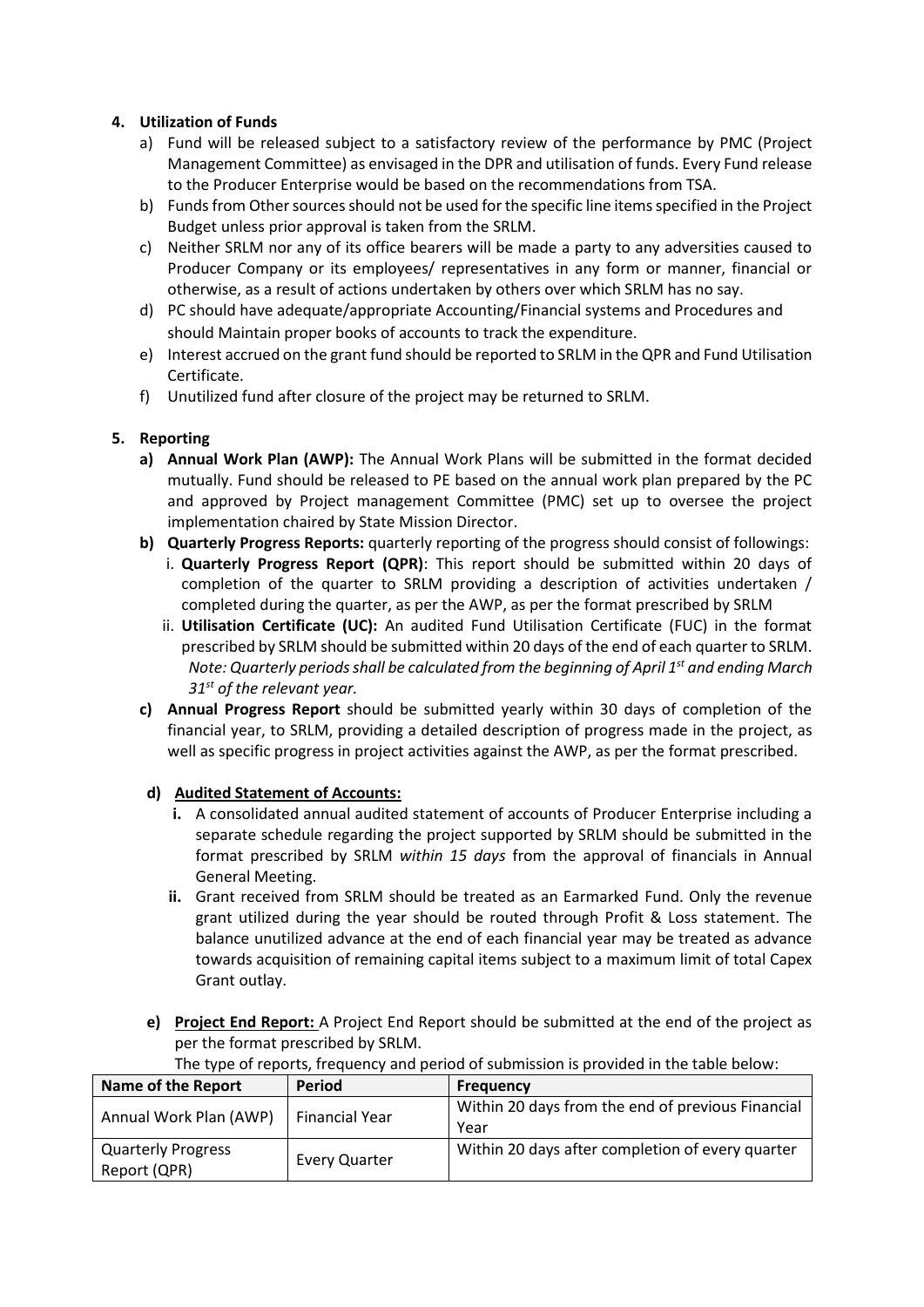| <b>Name of the Report</b>      | Period                | <b>Frequency</b>                                 |  |  |
|--------------------------------|-----------------------|--------------------------------------------------|--|--|
| <b>Utilisation Certificate</b> | Quarterly unaudited   | Within 20 days after completion of every quarter |  |  |
| (UC)                           | Six Monthly Audited   | Within 20 days after completion of every six     |  |  |
|                                |                       | months                                           |  |  |
| Annual progress Report         | <b>Financial Year</b> | Within 30 days from end of Financial Year        |  |  |
| <b>Project End Report</b>      | One-time activity     | End of the Project                               |  |  |

### **f) Contributions from Other Sources not brought into the Accounts of the Grantee**

- Details regarding funds from other sources utilised for the project, specifying the amounts brought into the accounts of the grantee, must be detailed in the format prescribed and Utilisation Certificate of this letter.
- A duly certified statement/document/letter of proof from the funding agency/government department/institution must be attached with the QPR / UC for the period under review, certifying the amount mentioned being raised from the said source towards the project.
- Project Management Committee shall undertake such activities as it deems fit to satisfy itself of the source of funding and its impact on the project.
- **g) Changes in Budget:** Any modifications to / deviations from the Budget of any nature whatsoever regardless of its impact on the feasibility of the project shall be subject to the recommendation of Project Management Committee and approval of the competent authority.
- **6. Monitoring and Evaluation:** The progress of the project will be reviewed & monitored by the Project Management Committee (PMC) set up for this purpose. SRLM may conduct audit of project fund. The Terms of Reference of the audit shall be shared with PE at least one month before the Audit. SRLM will appoint any external agency that it deems fit to carry out a technical/evaluation study as and when required. SRLM may take up documentation of the producers' enterprise as and when required.
- **7. Other Conditions:** Following are the other conditions may be added by SRLM.
	- No use of name of SRLM in any correspondence, display board may be done without prior information
	- **■** Indication of the clauses regarding Indemnification, Termination, Governing Law.

\*\*\*\*